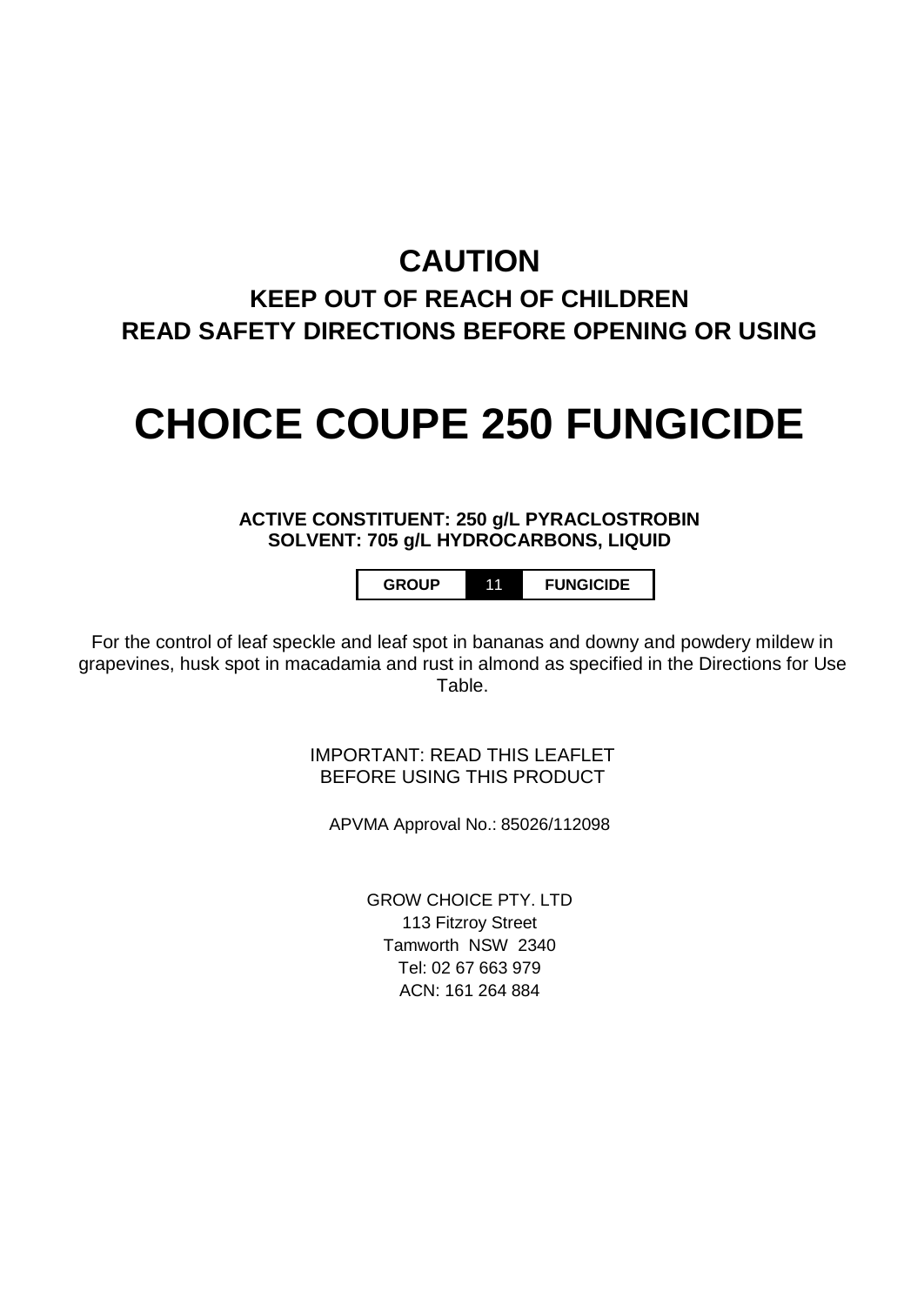# **DIRECTIONS FOR USE**

# **RESTRAINTS**

DO NOT use by aerial application in grapevines, almond and macadamia crops. DO NOT apply within 48 hours of heavy rainfall. DO NOT irrigate to the point of run-off.

DO NOT apply to water-logged soil.

#### **MANDATORY NO-SPRAY ZONES**

**DO NOT** apply if there are aquatic and wetland areas including aquacultural ponds, surface streams and rivers downwind from the application area and within the **mandatory no-spray zones** shown in Table 1 below:

| Table 1 - No-Spray Zones for Protection of the Aquatic |                               |  |  |  |
|--------------------------------------------------------|-------------------------------|--|--|--|
| <b>FOR AERIAL APPLICATION</b>                          |                               |  |  |  |
| Crop                                                   | <b>Downwind Mandatory No-</b> |  |  |  |
| Bananas                                                | 30 metres                     |  |  |  |
| <b>FOR GROUND APPLICATION</b>                          |                               |  |  |  |
| Crop                                                   | <b>Downwind Mandatory No-</b> |  |  |  |
| <b>Bananas</b>                                         | 10 metres                     |  |  |  |
| Grapes                                                 | 10 metres                     |  |  |  |
| Macadamias                                             | 120 metres                    |  |  |  |
| Almonds                                                | 160 metres                    |  |  |  |

| <b>CROP</b>                | <b>DISEASE</b>                                                                                                                                   | <b>RATE</b>                                                       | <b>WHP</b><br>(Days) | <b>CRITICAL COMMENTS</b>                                                                                                                                                                                                                                                                                                                                                                                                                                                                                                                                                                                                                                                                                                                                         |
|----------------------------|--------------------------------------------------------------------------------------------------------------------------------------------------|-------------------------------------------------------------------|----------------------|------------------------------------------------------------------------------------------------------------------------------------------------------------------------------------------------------------------------------------------------------------------------------------------------------------------------------------------------------------------------------------------------------------------------------------------------------------------------------------------------------------------------------------------------------------------------------------------------------------------------------------------------------------------------------------------------------------------------------------------------------------------|
| <b>Bananas</b><br>(bagged) | speckle<br>_eaf<br>(Mycosphaerella<br>musae),<br>leaf spot<br>(Mycosphaerella<br>musicola)<br>Sigatoka<br>Black<br>(Mycosphaerella<br>fijiensis) | 300 to<br>400 mL plus<br>3 to 5 L of<br>water<br>miscible oil/ha. |                      | Maintain good crop hygiene by regularly removing old<br>and diseased leaves to reduce the source of disease<br>linoculum.<br>DO NOT use on bananas unless bunch covers are in<br>place.<br>Ground application and aerial application: Apply by<br>airblast sprayer or misting machine. Use the higher<br>rates under conditions favouring disease infection.<br>Apply up to four sprays per season, as part of a<br>preventive disease control program, commencing<br>early in the season and using alternative mode-of-<br>action products in between CHOICE COUPE 250<br>applications. Do NOT apply consecutive sprays of<br>CHOICE COUPE 250 or other Group 11 fungicides.<br>This use is subject to an CropLife Australia resistance<br>management strategy. |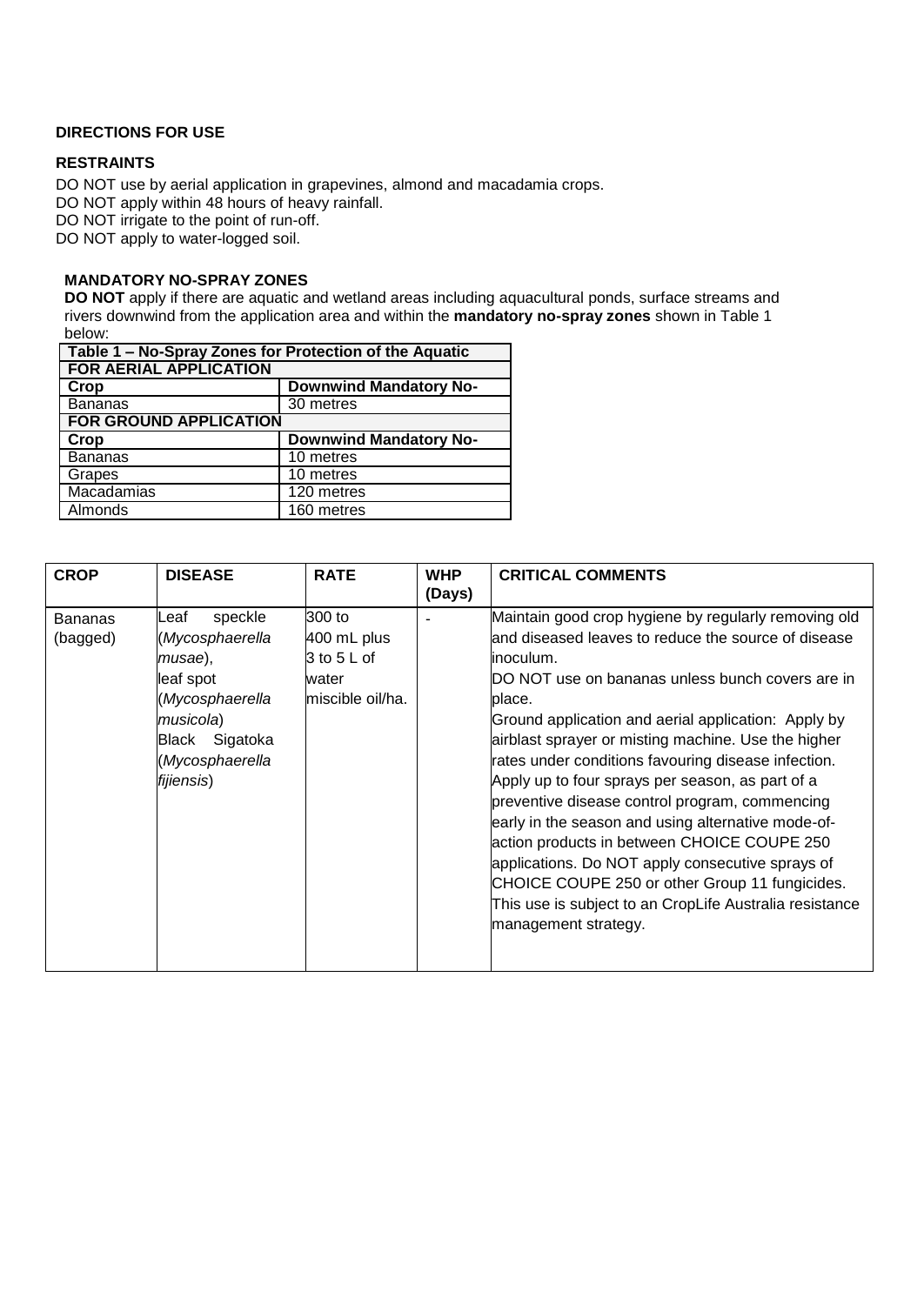| <b>CROP</b> | <b>DISEASE</b>                                                                   | <b>RATE</b>                                                                                               | <b>WHP</b><br>(Days) | <b>CRITICAL COMMENTS</b>                                                                                                                                                                                                                                                                                                                                                                                                                                                                                                                                                                                       |
|-------------|----------------------------------------------------------------------------------|-----------------------------------------------------------------------------------------------------------|----------------------|----------------------------------------------------------------------------------------------------------------------------------------------------------------------------------------------------------------------------------------------------------------------------------------------------------------------------------------------------------------------------------------------------------------------------------------------------------------------------------------------------------------------------------------------------------------------------------------------------------------|
| Grapevines  | Downy mildew<br>(Plasmopara<br>viticola),<br>powdery mildew<br>Uncinula necator) | Dilute spray<br>40 mL/100 L<br>water<br>Concentrate<br>spray<br>Refer to the<br>"Application"<br>section. | 21                   | Also see 'CAUTION' section re export commodities.<br>Apply up to three sprays per season as part of a<br>complete disease control program.<br>Ideally, apply in a block of three sprays at 10 to 14 day<br>intervals, commencing at flowering. Use the shorter<br>intervals under conditions favouring disease infection.<br>Apply by dilute or concentrate spraying equipment.<br>Apply the same total amount of product to the target<br>crop whether applying this product by dilute or<br>concentrate spraying methods.<br>This use is subject to an CropLife Australia resistance<br>management strategy. |
| Macadamia   | Husk spot<br>(Pseudocercospora<br>macadamiae)                                    | 40mL/100L<br>lin<br>maximum spray<br>volume of<br>2000L/ha                                                |                      | Apply up to two sprays per season as part of a<br>complete disease control program.<br>Commence Choice Coupe 250 application at match<br>head timing stage and repeat application at 14 to 28<br>days later. Ensure that fungicides from an alternative<br>chemical group are included in the spray program each<br>season.                                                                                                                                                                                                                                                                                    |
| Almond      | Rust<br>Tranzschelia<br>discolor)                                                | 40mL/100L                                                                                                 |                      | Apply up to two sprays per season as part of a<br>complete disease control program. Commence<br>application at flowering and repeat application at 10 to<br>14 days later. Ensure that fungicides from an<br>alternative chemical group are included in the spray<br>program each season.                                                                                                                                                                                                                                                                                                                      |

# **NOT TO BE USED FOR ANY PURPOSE, OR IN ANY MANNER, CONTRARY TO THIS LABEL UNLESS AUTHORISED UNDER APPROPRIATE LEGISLATION.**

# **WITHHOLDING PERIODS:**

**HARVEST:**

**ALMOND, BANANAS (BAGGED), MACADAMIA - NOT REQUIRED WHEN USED AS DIRECTED. GRAPES - DO NOT HARVEST FOR 21 DAYS AFTER APPLICATION**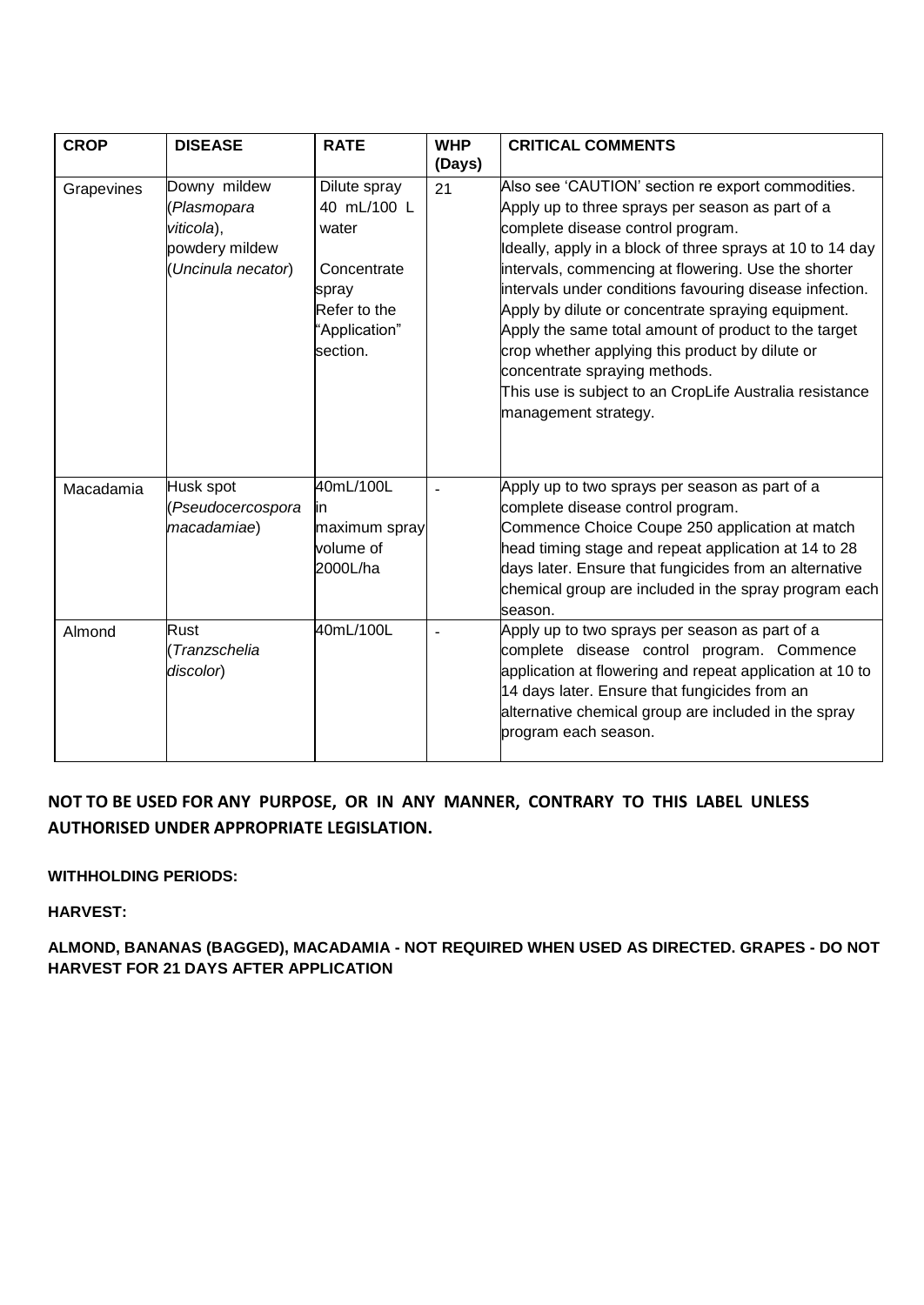# **GENERAL INSTRUCTIONS**

**MIXING**

To ensure even mixing, half-fill the spray tank with clean water and add the required amount of product. If required, add compatible products and agitate thoroughly, then add the remainder of the water. Agitate again before spraying commences.

# **APPLICATION**

Bananas:

Ground application: Apply by airblast sprayer or misting machine to ensure even coverage. Aerial application: Apply in a minimum volume of 20 L/ha.

# **Grapevines/ Macadamia/ Almond: Dilute Spraying**

• Use a sprayer designed to apply high spray volumes, up to the point of run-off and matched to the crop being sprayed.

- Set up and operate the sprayer to achieve even coverage throughout the crop canopy. Apply sufficient spray solution to cover the crop to the point of run-off. Avoid excessive run-off.
- The required spray volume to achieve point of run off may be determined by applying different test volumes, using different settings on the sprayer, or from industry guidelines or other expert advice.
- Add the amount of product specified in the Directions for Use Table for each 100 L of water. Spray to the point of run- off.
- The required dilute spray volume to achieve point of run off will change and the sprayer set up and operation may also need to be changed, as the crop grows.

# **Concentrate Spraying**

• Use a sprayer designed and set up for concentrate spraying (that is a sprayer which applies spray volumes less than those required to reach the point of run-off) and matched to the crop being sprayed.

• Set up and operate the sprayer to achieve even coverage throughout the crop canopy using your chosen spray volume.

• Determine an appropriate dilute spray volume (See Dilute Spraying above) for the crop canopy. This is needed to calculate the concentrate mixing rate.

• The mixing rate for concentrate spraying can then be calculated in the following way:

# **EXAMPLE ONLY**

1. Dilute spray volume as determined above: For example 1500 L/ha

- 2. Your chosen concentrate spray volume: For example 500 L/ha
- 3. The concentration factor in this example is:  $3 \times (i.e. 1500 \text{ L} \div 500 \text{ L} = 3)$

4. If the dilute label rate is 20 mL/100 L, then the concentrate rate becomes 3 x 20 (that is 60 mL of product per 100 L water for concentrate spraying).

- The chosen spray volume, amount of product per 100 L of water, and the sprayer set up and operation may need to be changed as the crop grows.
- For further information on concentrate spraying, users are advised to consult relevant industry guidelines, undertake appropriate competency training and follow industry Best Practices.

# **COMPATIBILITY**

For information on compatibility please contact your local Grow Choice representative.

# **FUNGICIDE RESISTANCE WARNING**



Choice Coupe 250 Fungicide is a member of the strobilurin group of fungicides. For fungicide resistance management, Choice Coupe 250 Fungicide is a Group 11 fungicide. Some naturally-occurring individual fungi resistant to Choice Coupe 250 Fungicide and other Group 11 fungicides may exist through normal genetic variability in any fungal population. The resistant individuals can eventually dominate the fungal population if these fungicides are used repeatedly. These resistant fungi will not be controlled by Choice Coupe 250 Fungicide or other Group 11 fungicides, thus resulting in a reduction in efficacy and possible yield loss.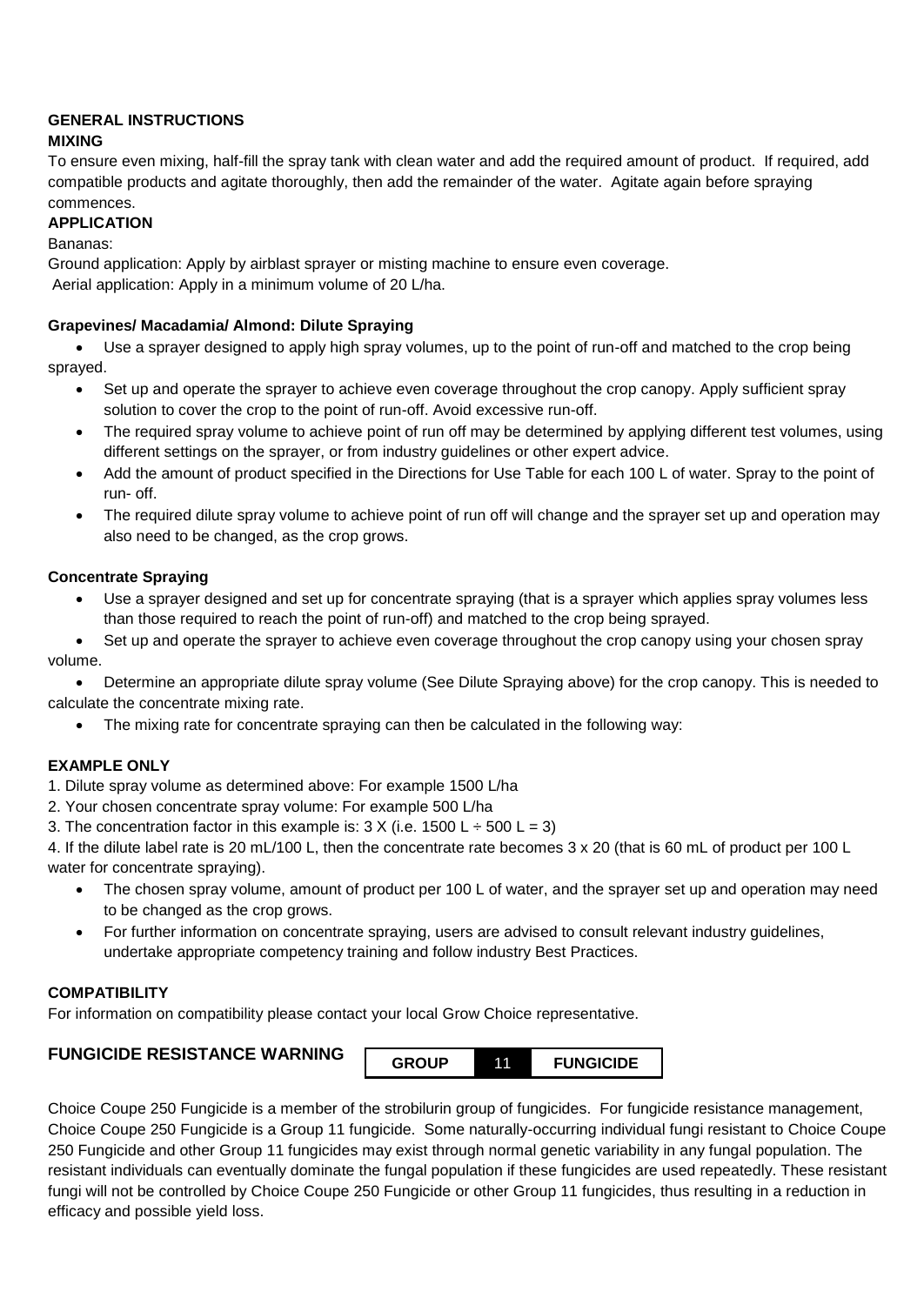Since the occurrence of resistant fungi is difficult to detect prior to use, Grow Choice Pty Ltd accepts no liability for any losses that may result from the failure of Choice Coupe 250 Fungicide to control resistant fungi.

#### **PRECAUTIONS**

DO NOT use human flaggers/markers unless they are protected by engineering controls such as enclosed cabs.

#### **RE-ENTRY PERIOD**

Do NOT allow entry into treated areas until the spray has dried. When prior entry is necessary, wear cotton overalls buttoned to the neck and wrist (or equivalent clothing) and chemical resistant gloves. Clothing must be laundered after each day's use.

## **CAUTION**

## **EXPORT OF TREATED FRUIT OR WINE**

Growers should note that Maximum Residue Limits (MRLs) or import tolerances do not exist in all markets for fruit treated with Choice Coupe 250 Fungicide. Additionally, some export markets have established MRLs different to those in Australia. If you are growing fruit for export (either fresh, dried or for wine production), please check with Grow Choice Pty Ltd or the Australian Wine Research Institute [http://www.awri.com.au f](http://www.awri.com.au/)or the latest information on MRLs and import tolerances BEFORE using Choice Coupe 250 Fungicide.

## **PROTECTION OF WILDLIFE, FISH, CRUSTACEANS AND ENVIRONMENT**

HIGHLY TOXIC TO AQUATIC ORGANISMS. DO NOT contaminate streams, rivers or waterways with the chemical or used containers.

## **STORAGE AND DISPOSAL**

Store in the closed, original container in a cool, well ventilated area. Do not store for prolonged periods in direct sunlight. Triple-rinse containers before disposal. Add rinsings to spray tank. Do not dispose of undiluted chemicals on site. If recycling, replace cap and return clean containers to recycler or designated collection point.

If not recycling, break, crush, or puncture and deliver empty packaging to an approved waste management facility. If an approved waste management facility is not available, bury the empty packaging 500 mm below the surface in a disposal pit specifically marked and set up for this purpose, clear of waterways, desirable vegetation and tree roots, in compliance with relevant local, state or territory government regulations. Do not burn empty containers or product.

This container can be recycled if it is clean, dry, free of visible residues and has the drumMUSTER logo visible. Triple-rinse container for disposal. Dispose of rinsate or any undiluted chemical according to state legislative requirements. Wash outside of the container and the cap. Store cleaned container in a sheltered place with cap removed. It will then be acceptable for recycling at any drumMUSTER collection or similar container management program site. The cap should not be replaced but may be taken separately.

For refillable containers: Empty contents fully into application equipment. Close all valves and return to point of supply for refill or storage

# **SAFETY DIRECTIONS**

Harmful if swallowed. Will irritate the eyes and skin. Avoid contact with eyes and skin. When opening the container and preparing spray wear cotton overalls buttoned to the neck and wrist (or equivalent clothing) a washable hat elbow-length PVC gloves, and face shield or goggles. When using a pre-prepared spray, wear cotton overalls buttoned to the neck and wrist (or equivalent clothing) a washable hat and elbow-length PVC gloves. If product on skin, immediately wash area with soap and water. If product in eyes, wash it out immediately with water. Wash hands after use. After each day's use, wash gloves, face shield or goggles and contaminated clothing.

#### **FIRST AID**

If poisoning occurs, contact a doctor or Poisons Information Centre. Phone Australia 131126. If swallowed, do NOT induce vomiting. Give a glass of water.